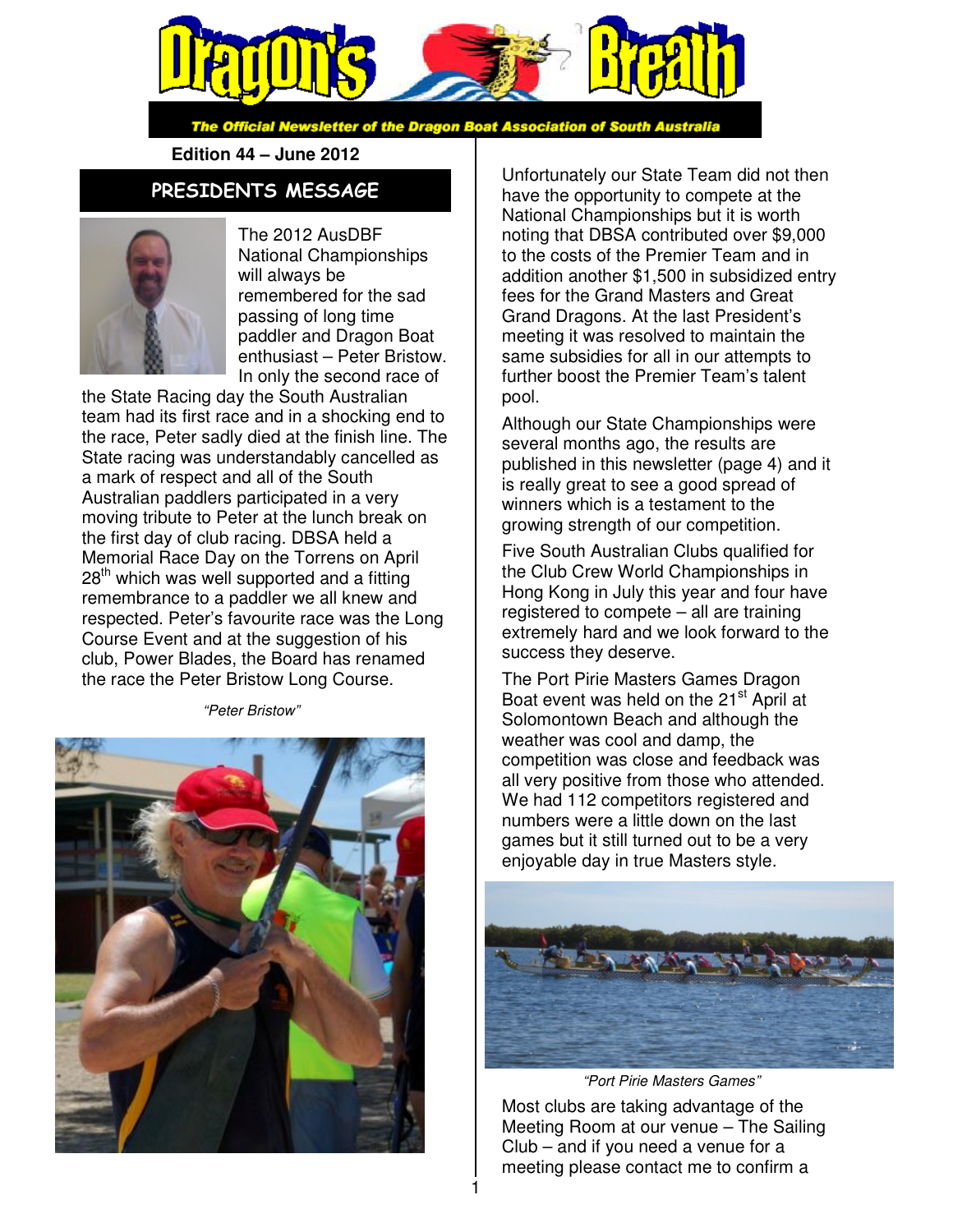booking. Please remember it is our facility and we are responsible for keeping it clean and tidy – if you use it please leave it clean. There is no charge to use the meeting room but if you wish to use the Gallery Space, there is a charge applicable.



"The Sailing Club"



"The Sailing Club – Meeting Room"

On Sunday  $24<sup>th</sup>$  June we will be thanking our volunteers with a luncheon at The Sailing Club. DBSA volunteers and their partners have been invited and we hope that they will all be able to attend  $-$  we rely heavily on our volunteers and this will be just a small token of our appreciation for their help in enabling us to enjoy our sport.

On a last note on housekeeping – please ensure that when boats are stored in the Aquatic Reserve boat shed they are aligned with the yellow lines at the back of the shed. This will give people enough room to access lockers and the mezzanine storage area.

Good luck to all who are competing in Penang and Hong Kong – have a safe and successful trip.

**John Holland President - DBSA**.

## DRAGON BOAT PADDLERS DEATH A REMINDER

The recent death of Powerblades and state team member Peter Bristow will be deeply felt this next season. Peter Bristow aged 61, began dragon boat racing in 1986. Only recently retired Peter leaves behind a wife, adult children and grand children. Many South Australian paddlers have been touched by Peter through his roles as state and club coach and by his friendliness, willing to instruct, and his warm smile. Peter was regarded as an athlete, one of the state's best and strongest paddlers and a leader in the dragon boat racing fraternity.

Life is frail and dragon boating intense. No one's body goes on forever but Peter's death can served to remind us of the importance of health and wellness and regular and reasonable training and of making every second of life count.



"Peter and his wife Bernice celebrate a Club Award"

# ASD CEDUNA

Adelaide Sea Dragons Ceduna members ventured down to Smokey Bay to participate in the 100<sup>th</sup> Birthday Celebrations of the Smokey Bay Jetty which has recently undergone some major renovation.

An integral part of the celebration was to be a race between six homemade rafts which were locally built from recycled materials.

The atrocious weather reduced the race field to two craft, one of which broke up at the start leaving the intrepid Sea Dragon girls with all the glory. The large crowd doubted the sanity of our girls but in true Sea Dragon spirit they took on the challenge and displayed to the crowd that with determination, team-work and strength, they are the best.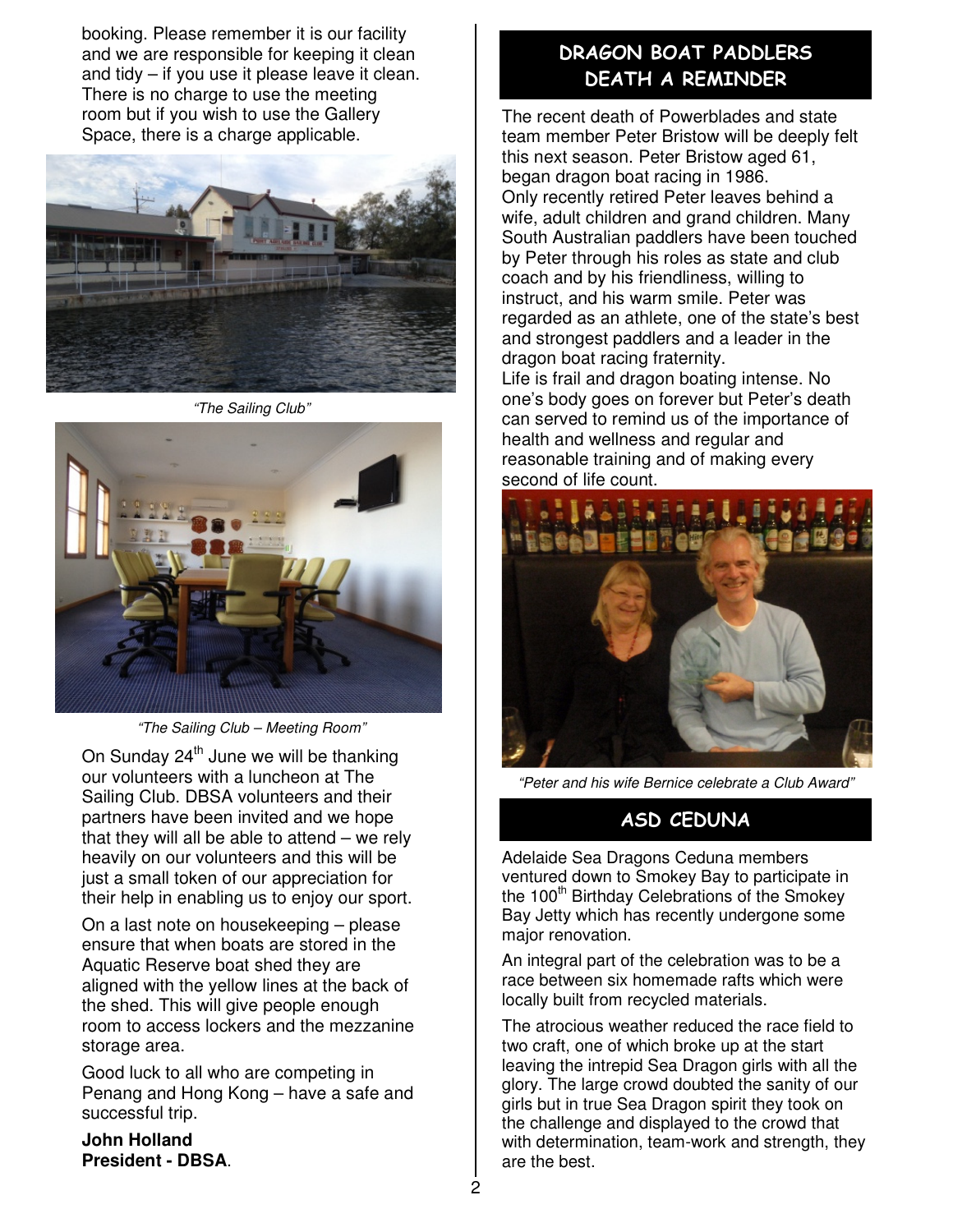

"Smokey Bay crowd"



Pictured on the raft clockwise: Raelene Knowles (front) Judy Gower, Courtney Rogers, Di Warmington, Kate Meier and Sharon Spry.

Raelene Knowles – ASD Ceduna

## FOREFRONT BUSINESS **TECHNOLOGY**

### **MYOB**

#### **Certified Consultant**

You would all know Pat Doogue from Subsonix as the enthusiastic team mascot! After being involved with MYOB as a certified consultant for the past 17 years, Pat has decided to expand his business. As well as providing MYOB support/training and being a registered BAS agent, Pat and his business are now registered tax agents.

Forefront Business is made up of two areas: Forefront Business Assist and Forefront Business Technology.



Forefront Business Assist provides expert advice to Individuals, Business (SME's), Not for Profit's and Trusts. Accounting, bookkeeping and tax advice (including tax returns) are only a few of the services provided by Forefront Business. We also provide advice related to Financial Services through an associate, Peter Alchin.



Forefront Business technology provides expert advice on anything related to business technology. Specialising in 'Point of Sale' Systems, we provide software which enables any business, regardless of size, to track all quantitative and qualitative data.

**Forefront Business Unit 1-3 Ways Road HAMPSTEAD GARDENS SA 5086 Phone: 08 7225 1733 Pat's Mobile 0415 834 633**  www.forefrontbusiness.com.au .

### ADELAIDE SURVIVORS ABREAST

Adelaide Survivors Abreast Dragon Boat Club wishes the Copper Coast members all the best for their new venture in heading out on their own. ASA is very proud to have introduced dragon boating to the Copper Triangle and have especially enjoyed the close relationship with our members from that area over past 3 years. We look forward to meeting them on the water and continuing the friendship that was forged in the early days of their introduction to dragon boating activities. ASA also wishes to thank them for their good wishes to Steve in wishing him a speedy recovery from his current medical setback.

ASA is holding a quiz night on Saturday,  $4<sup>th</sup>$ August at the Western Youth Centre, Marion Road, Cowandilla. Only \$10 a ticket, with tables of 10 being the format for the evening. This biannual event is a major fundraiser to support ASA's plan in competing in Venice in 2013. A percentage of takings on the night will also be donated to a cancer-related charity. For tickets please contact Mary-Ann Holt on 0432 068 180.

# NEXT DRAGON'S BREATH

Next Dragon's Breath Articles and Pictures are due:

**Friday 12th August 2012**  $be active$ , go for a paddle